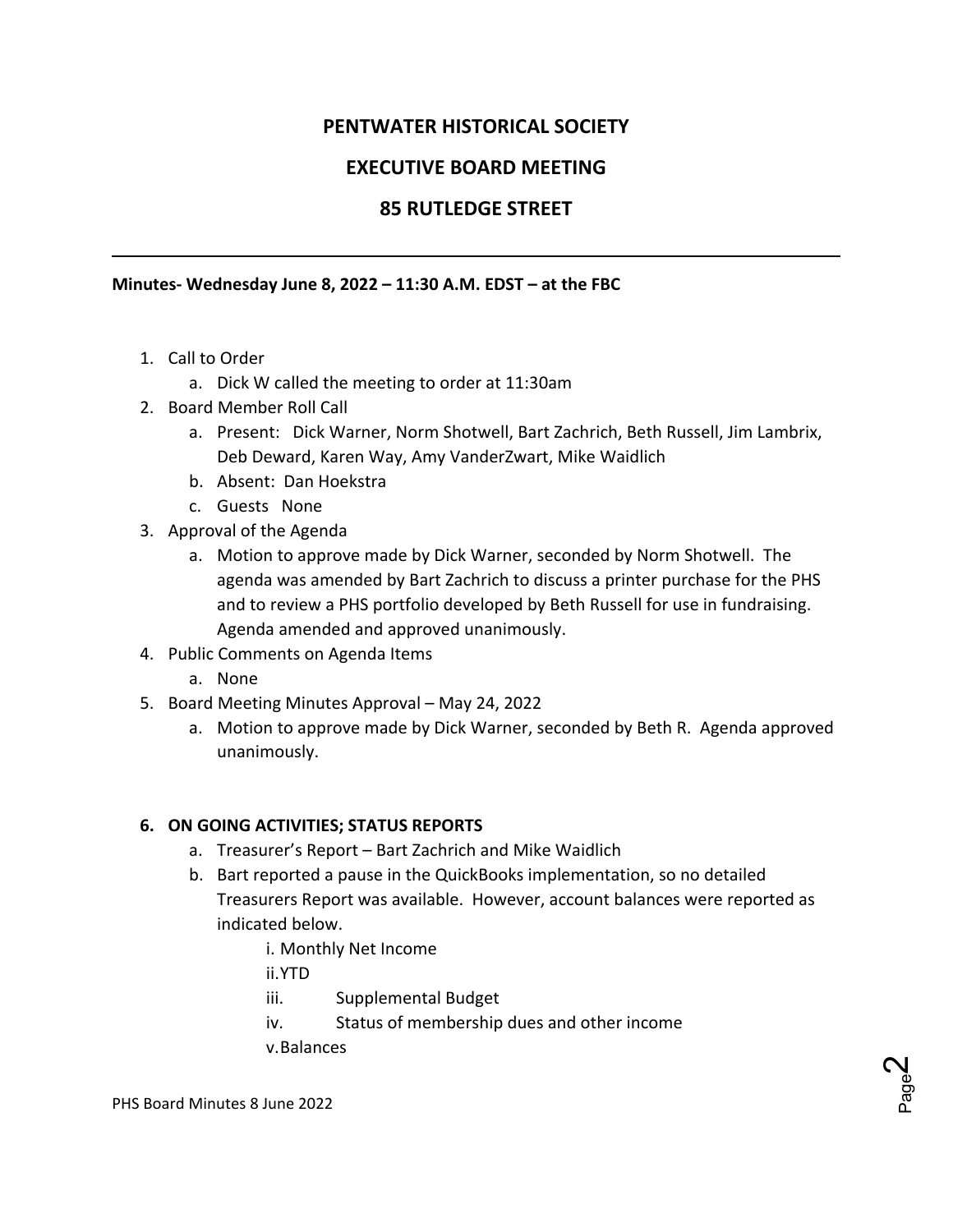- 1. CFO Expansion Fund 51252 (5K donation had been reported in 2 places
- 2. Checking \$12700
- 3. Building Fund \$51600 (no update from 5/24 meeting)
- vi. Savings \$49800
- vii. CFOC \$51690
- viii. Building Insurance is \$1155 (no update from 5/24 meeting)
- ix. Trailer Insurance is \$78 (no update from 5/24 meeting)

x.Mike has undertaken to review the financial policies of the PHS in view of the current expansion plans. These requirements (reporting, controls, )will need to change with the necessary increase in fundraising and expenditures.

- 1. Grant requirements: Federal funding flows down through state and local entities and each entity is required to flow down the federal requirements and controls and accounting requirements. There are over 100 pages of these federal requirements.
- 2. There are requirements for how we do bids, purchasing, contractor bonds (3 different kinds of bonds for each major contract). We need to list out and recognize these flowed down requirements as we move forward.
- 3. When the government funds a building or equipment (through grants or other means) it retains a contingent right to that and can file a lien on that property to the extent of that funding. When the plant or equipment is sold, the government is entitled recover their funding of that property.
- 4. Although the government is unlikely to audit a small investment (under 50k?), these rules apply to all grants, independent of the monetary value and our books need to be auditable.
- 5. Mike is working on guidelines regarding how we should rationally comply with these requirements through our books, processes, and financial controls.
- 6. Mike emailed the PHS board with his Proposed Financial and Accounting Policies on or about June 7 and they were discussed at this PHS Board meeting.
- 7. Norm noted it would simplify things if grants were tied to specific work/property to simplify the process.
- 8. It was also recognized that the new QuickBooks accounting tool will simplify our financial processes (spending authorization, limits, and approvals), reporting, and transparency.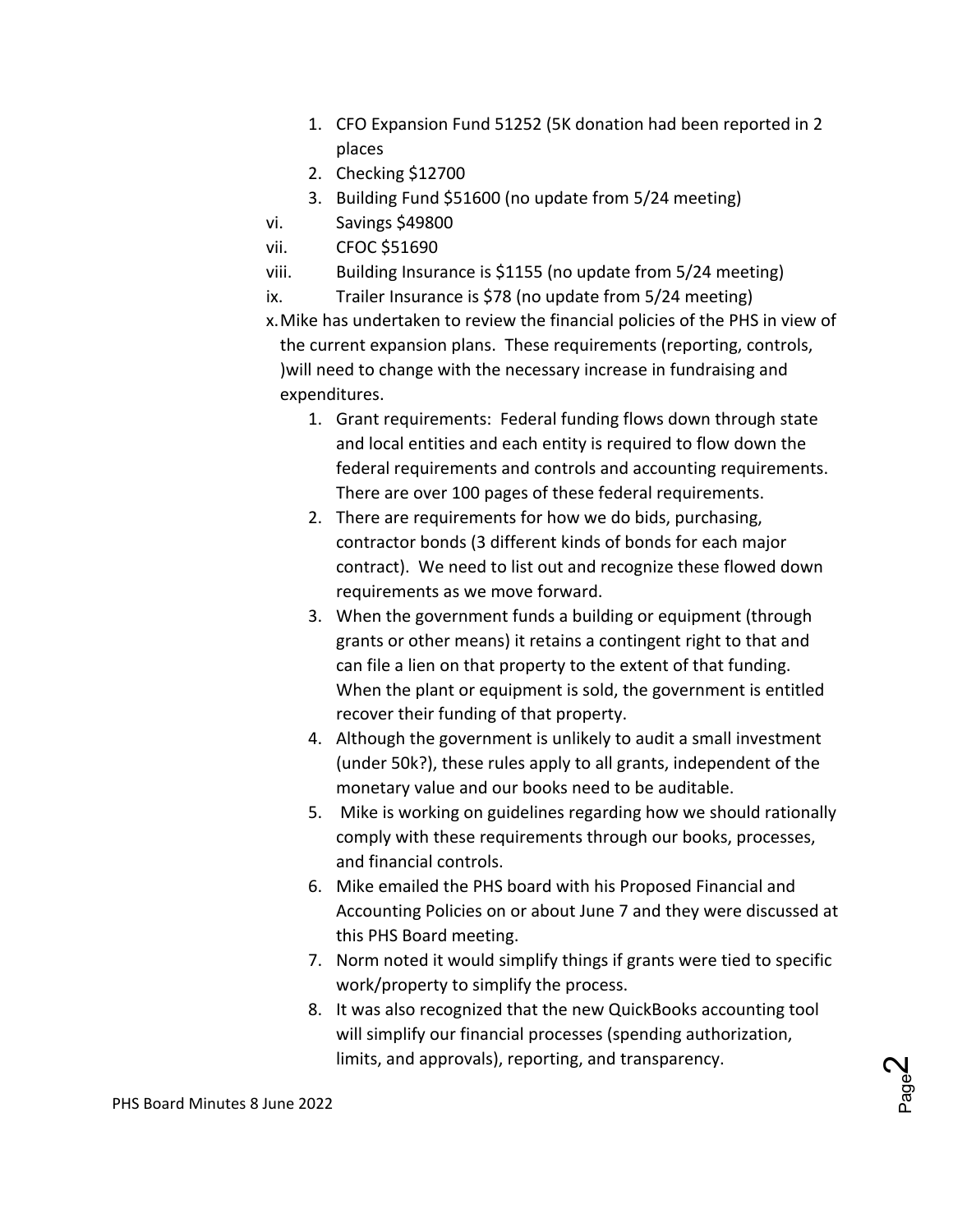- 9. Norm moved that the Board approve the occasional purchase of artifacts by Dick Warner up to \$1000, within his annual budget. Bart seconded the motion and the Board approved unanimously.
- 10. The Board then undertook a review of Mike's list of 6 Proposed Financial and Accounting Policies
	- a. Policy 1, 2 signatures on checks. Current signers are Bart, Mike, and Mark S. Beth and Karen will be added to ensure co-signers are available in the Winter months.
	- b. Policy 2 change \$ 100 to 250\$
	- c. Policy 3, Expense reimbursement to individuals. We will require Board President and 1 Board member to approve expense reimbursement. Print purchase evidence.
	- d. Policy 4 Approved as is.
	- e. Policy 5 Approved as is
	- f. Policy 6, Approved as is
- 11. The policies were approved by the Board as amended. Mike will send out revised Financial and Accounting Policies
- 12. ACTION Mike took an action to send to the Board members a Revised Financial and Accounting Policies statement for review and comment. .
- c. Museum Activities Dick Warner
	- i. Dick resurrected a form/system used to track artifacts that are taken into and out of the museum. Dan and Dick have the action. The Docents will use this form. Dick will coordinate with Jan. 42:42
	- ii.An artifact drop off procedure was discussed. Dan and Dick will define and implement the process.
	- iii. A temporary donation receipt process was discussed
	- iv. Patrons will be requested to record their time entering and leaving the museum
	- v.Norm took an action to evaluate the use of cameras to monitor/record people entering and leaving the museum and the interior of the museum.
	- vi. Past Perfect will eventually be used for artifact tracing.
	- vii. Classes on the use of Past Perfect were discussed as was finding a student/volunteer to record relevant artifact data. Post cards were suggested as a collection to start with. Coursework is available. Beth volunteered to lead this and will report at the next meeting. viii.
	- ix. Jiii x.Jjjj